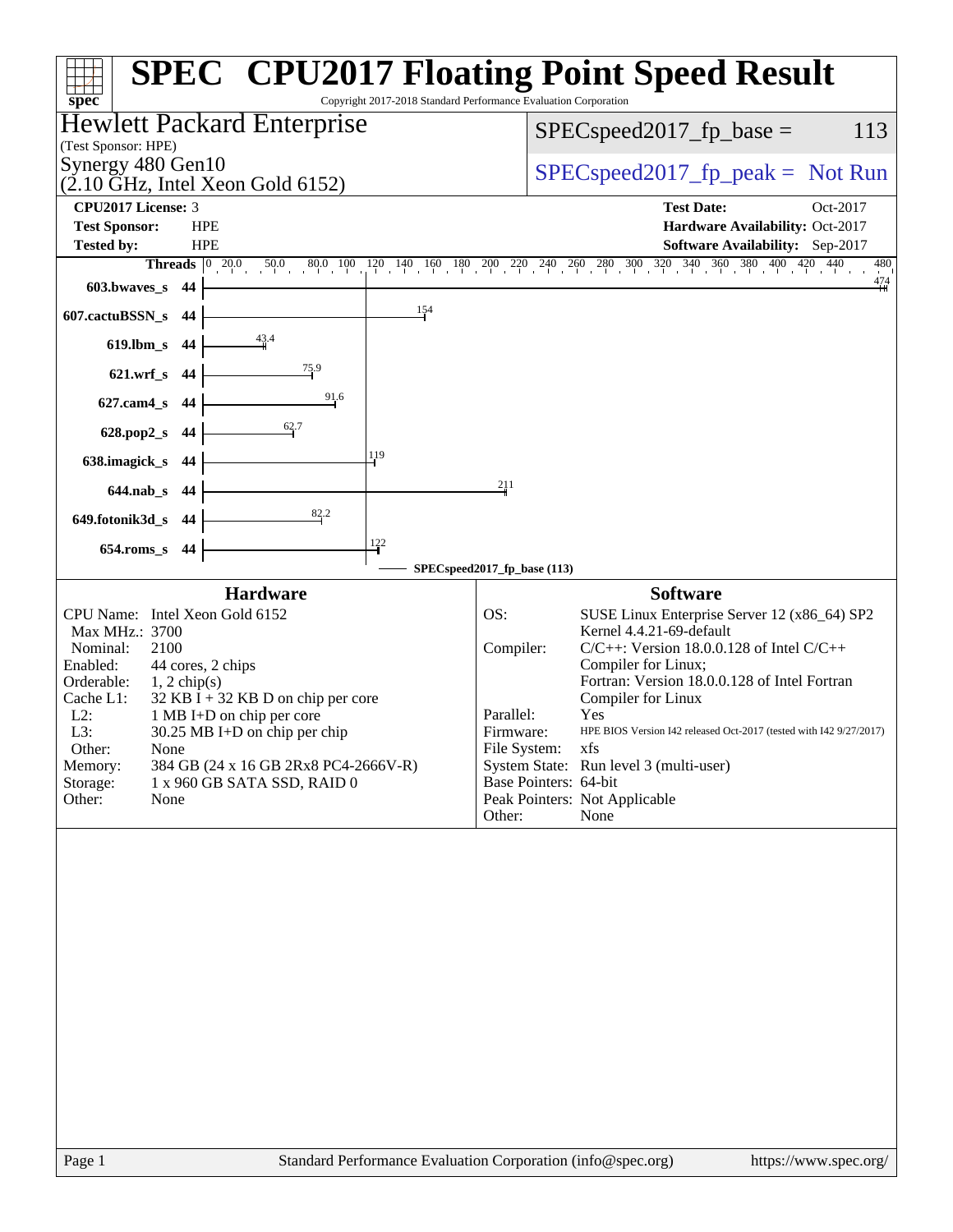# **[SPEC CPU2017 Floating Point Speed Result](http://www.spec.org/auto/cpu2017/Docs/result-fields.html#SPECCPU2017FloatingPointSpeedResult)**

Copyright 2017-2018 Standard Performance Evaluation Corporation

### Hewlett Packard Enterprise

#### (Test Sponsor: HPE)

**[spec](http://www.spec.org/)**

 $(2.10 \text{ GHz}, \text{Intel Xeon}$  Gold 6152)

 $SPEC speed2017_fp\_base = 113$ 

Synergy 480 Gen10  $S^{per}$  [SPECspeed2017\\_fp\\_peak =](http://www.spec.org/auto/cpu2017/Docs/result-fields.html#SPECspeed2017fppeak) Not Run

**[CPU2017 License:](http://www.spec.org/auto/cpu2017/Docs/result-fields.html#CPU2017License)** 3 **[Test Date:](http://www.spec.org/auto/cpu2017/Docs/result-fields.html#TestDate)** Oct-2017 **[Test Sponsor:](http://www.spec.org/auto/cpu2017/Docs/result-fields.html#TestSponsor)** HPE **[Hardware Availability:](http://www.spec.org/auto/cpu2017/Docs/result-fields.html#HardwareAvailability)** Oct-2017 **[Tested by:](http://www.spec.org/auto/cpu2017/Docs/result-fields.html#Testedby)** HPE **[Software Availability:](http://www.spec.org/auto/cpu2017/Docs/result-fields.html#SoftwareAvailability)** Sep-2017

#### **[Results Table](http://www.spec.org/auto/cpu2017/Docs/result-fields.html#ResultsTable)**

|                            | <b>Base</b>    |                |                |                |            | <b>Peak</b>    |       |                |                |              |                |              |                |              |
|----------------------------|----------------|----------------|----------------|----------------|------------|----------------|-------|----------------|----------------|--------------|----------------|--------------|----------------|--------------|
| <b>Benchmark</b>           | <b>Threads</b> | <b>Seconds</b> | Ratio          | <b>Seconds</b> | Ratio      | <b>Seconds</b> | Ratio | <b>Threads</b> | <b>Seconds</b> | <b>Ratio</b> | <b>Seconds</b> | <b>Ratio</b> | <b>Seconds</b> | <b>Ratio</b> |
| $603.bwaves$ s             | 44             | 124            | 476            | 124            | 474        | 125            | 471   |                |                |              |                |              |                |              |
| 607.cactuBSSN s            | 44             | 108            | 154            | 108            | 154        | 108            | 154   |                |                |              |                |              |                |              |
| $619.$ lbm_s               | 44             | 121            | 43.4           | 120            | 43.6       | 125            | 41.9  |                |                |              |                |              |                |              |
| $621.wrf$ s                | 44             | 174            | 75.9           | 174            | 76.2       | 175            | 75.6  |                |                |              |                |              |                |              |
| $627$ .cam $4 \text{ s}$   | 44             | 96.8           | 91.6           | 96.9           | 91.5       | 96.5           | 91.9  |                |                |              |                |              |                |              |
| $628.pop2_s$               | 44             | 190            | 62.4           | <u>189</u>     | 62.7       | 189            | 62.7  |                |                |              |                |              |                |              |
| 638.imagick_s              | 44             | 121            | 119            | 121            | 119        | 121            | 119   |                |                |              |                |              |                |              |
| $644$ .nab s               | 44             | 82.8           | 211            | 82.8           | <u>211</u> | 83.3           | 210   |                |                |              |                |              |                |              |
| 649.fotonik3d s            | 44             | 111            | 82.5           | 111            | 82.1       | <u> 111</u>    | 82.2  |                |                |              |                |              |                |              |
| $654$ .roms s              | 44             | 129            | 122            | 129            | 122        | 130            | 121   |                |                |              |                |              |                |              |
| $SPEC speed2017$ fp base = |                |                | 113            |                |            |                |       |                |                |              |                |              |                |              |
| $SPECspeed2017$ fp peak =  |                |                | <b>Not Run</b> |                |            |                |       |                |                |              |                |              |                |              |

Results appear in the [order in which they were run.](http://www.spec.org/auto/cpu2017/Docs/result-fields.html#RunOrder) Bold underlined text [indicates a median measurement](http://www.spec.org/auto/cpu2017/Docs/result-fields.html#Median).

#### **[Operating System Notes](http://www.spec.org/auto/cpu2017/Docs/result-fields.html#OperatingSystemNotes)**

 Stack size set to unlimited using "ulimit -s unlimited" Transparent Huge Pages enabled by default Filesystem page cache cleared with: shell invocation of 'sync; echo 3 > /proc/sys/vm/drop\_caches' prior to run irqbalance disabled with "systemctl stop irqbalance" tuned profile set wtih "tuned-adm profile throughput-performance"

#### **[General Notes](http://www.spec.org/auto/cpu2017/Docs/result-fields.html#GeneralNotes)**

Environment variables set by runcpu before the start of the run: KMP\_AFFINITY = "granularity=core,compact" LD\_LIBRARY\_PATH = "/home/cpu2017/lib/ia32:/home/cpu2017/lib/intel64:/home/cpu2017/je5.0.1-32" LD\_LIBRARY\_PATH = "\$LD\_LIBRARY\_PATH:/home/cpu2017/je5.0.1-64" OMP\_STACKSIZE = "192M"

 Binaries compiled on a system with 1x Intel Core i7-4790 CPU + 32GB RAM memory using Redhat Enterprise Linux 7.4

#### **[Platform Notes](http://www.spec.org/auto/cpu2017/Docs/result-fields.html#PlatformNotes)**

BIOS Configuration: Intel Hyperthreading set to Disabled Thermal Configuration set to Maximum Cooling LLC Prefetch set to Enabled LLC Dead Line Allocation set to Disabled Memory Patrol Scrubbing set to Disabled Workload Profile set to General Peak Frequency Compute

**(Continued on next page)**

| Page 2 | Standard Performance Evaluation Corporation (info@spec.org) | https://www.spec.org/ |
|--------|-------------------------------------------------------------|-----------------------|
|--------|-------------------------------------------------------------|-----------------------|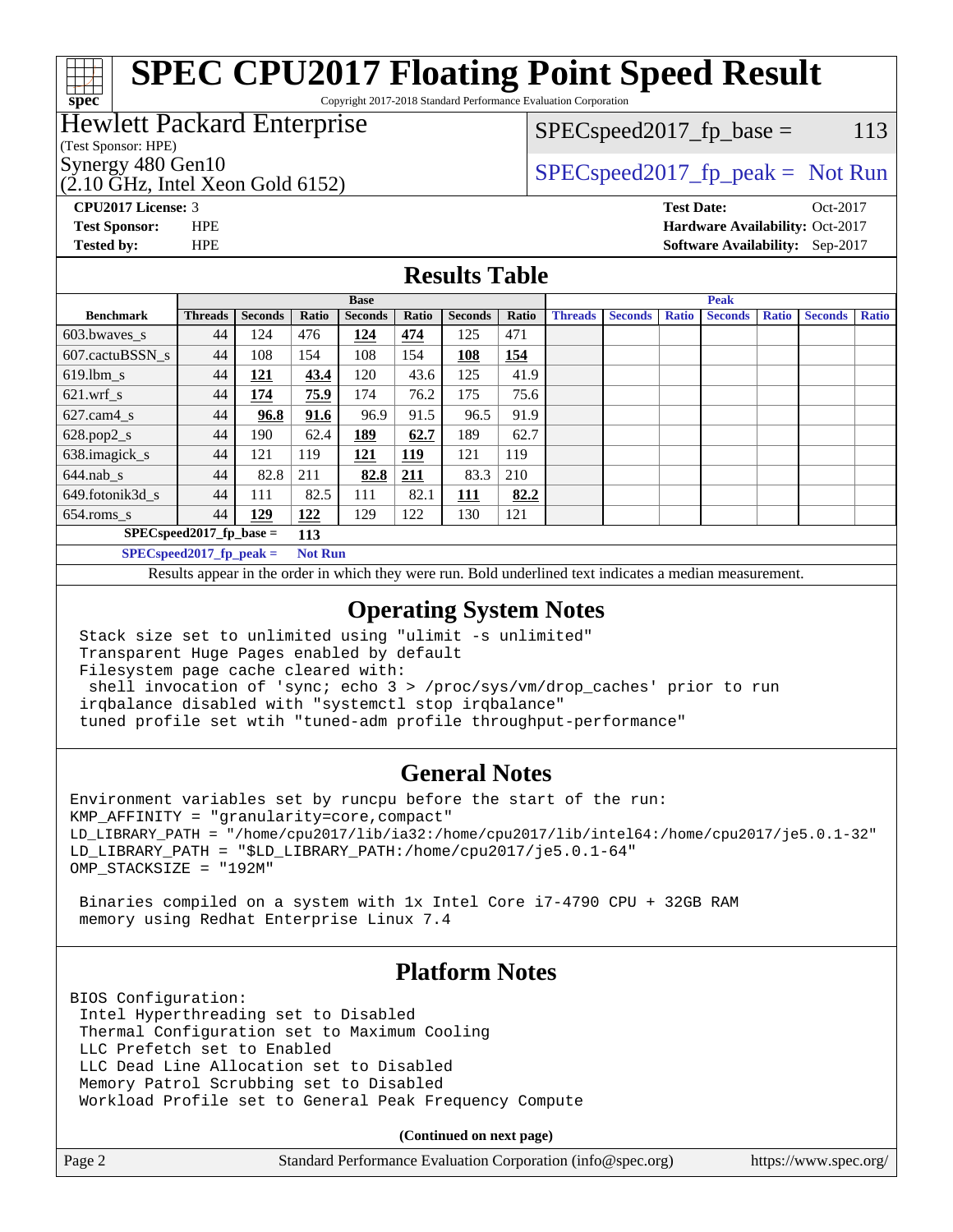# **[SPEC CPU2017 Floating Point Speed Result](http://www.spec.org/auto/cpu2017/Docs/result-fields.html#SPECCPU2017FloatingPointSpeedResult)**

Copyright 2017-2018 Standard Performance Evaluation Corporation

### Hewlett Packard Enterprise

 $SPECspeed2017_fp\_base = 113$ 

## (Test Sponsor: HPE)

 $(2.10 \text{ GHz}, \text{Intel Xeon Gold } 6152)$ 

Synergy 480 Gen10<br>  $SPEC speed2017<sub>rfp</sub> peak = Not Run$ 

**[spec](http://www.spec.org/)**

**[CPU2017 License:](http://www.spec.org/auto/cpu2017/Docs/result-fields.html#CPU2017License)** 3 **[Test Date:](http://www.spec.org/auto/cpu2017/Docs/result-fields.html#TestDate)** Oct-2017 **[Test Sponsor:](http://www.spec.org/auto/cpu2017/Docs/result-fields.html#TestSponsor)** HPE **[Hardware Availability:](http://www.spec.org/auto/cpu2017/Docs/result-fields.html#HardwareAvailability)** Oct-2017 **[Tested by:](http://www.spec.org/auto/cpu2017/Docs/result-fields.html#Testedby)** HPE **[Software Availability:](http://www.spec.org/auto/cpu2017/Docs/result-fields.html#SoftwareAvailability)** Sep-2017

#### **[Platform Notes \(Continued\)](http://www.spec.org/auto/cpu2017/Docs/result-fields.html#PlatformNotes)**

| Energy/Performance Bias set to Maximum Performance<br>Workload Profile set to Custom |                                                                                                                                                                      |  |  |  |  |  |  |  |
|--------------------------------------------------------------------------------------|----------------------------------------------------------------------------------------------------------------------------------------------------------------------|--|--|--|--|--|--|--|
| NUMA Group Size Optimization set to Flat                                             |                                                                                                                                                                      |  |  |  |  |  |  |  |
|                                                                                      | Sysinfo program /home/cpu2017/bin/sysinfo                                                                                                                            |  |  |  |  |  |  |  |
|                                                                                      | Rev: r5797 of 2017-06-14 96c45e4568ad54c135fd618bcc091c0f                                                                                                            |  |  |  |  |  |  |  |
| running on linux-0f29 Mon Oct 30 19:22:04 2017                                       |                                                                                                                                                                      |  |  |  |  |  |  |  |
|                                                                                      | SUT (System Under Test) info as seen by some common utilities.<br>For more information on this section, see<br>https://www.spec.org/cpu2017/Docs/config.html#sysinfo |  |  |  |  |  |  |  |
|                                                                                      |                                                                                                                                                                      |  |  |  |  |  |  |  |
| From /proc/cpuinfo                                                                   |                                                                                                                                                                      |  |  |  |  |  |  |  |
|                                                                                      | model name : Intel(R) Xeon(R) Gold 6152 CPU @ 2.10GHz                                                                                                                |  |  |  |  |  |  |  |
| 2 "physical id"s (chips)                                                             |                                                                                                                                                                      |  |  |  |  |  |  |  |
| 44 "processors"                                                                      |                                                                                                                                                                      |  |  |  |  |  |  |  |
|                                                                                      | cores, siblings (Caution: counting these is hw and system dependent. The following<br>excerpts from /proc/cpuinfo might not be reliable. Use with caution.)          |  |  |  |  |  |  |  |
| cpu cores $: 22$                                                                     |                                                                                                                                                                      |  |  |  |  |  |  |  |
| siblings : 22                                                                        |                                                                                                                                                                      |  |  |  |  |  |  |  |
|                                                                                      | physical 0: cores 0 1 2 3 4 5 8 9 10 11 12 16 17 18 19 20 21 24 25 26 27 28                                                                                          |  |  |  |  |  |  |  |
|                                                                                      | physical 1: cores 0 1 2 3 4 5 8 9 10 11 12 16 17 18 19 20 21 24 25 26 27 28                                                                                          |  |  |  |  |  |  |  |
|                                                                                      |                                                                                                                                                                      |  |  |  |  |  |  |  |
| From 1scpu:                                                                          |                                                                                                                                                                      |  |  |  |  |  |  |  |
| Architecture:                                                                        | x86_64                                                                                                                                                               |  |  |  |  |  |  |  |
| $CPU$ op-mode(s):                                                                    | 32-bit, 64-bit                                                                                                                                                       |  |  |  |  |  |  |  |
| Byte Order:                                                                          | Little Endian                                                                                                                                                        |  |  |  |  |  |  |  |
| CPU(s):                                                                              | 44                                                                                                                                                                   |  |  |  |  |  |  |  |
| On-line $CPU(s)$ list:                                                               | $0 - 43$                                                                                                                                                             |  |  |  |  |  |  |  |
| Thread(s) per core:                                                                  | $\mathbf{1}$                                                                                                                                                         |  |  |  |  |  |  |  |
| $Core(s)$ per socket:                                                                | 22                                                                                                                                                                   |  |  |  |  |  |  |  |
| Socket(s):                                                                           | 2                                                                                                                                                                    |  |  |  |  |  |  |  |
| NUMA $node(s):$                                                                      | 2                                                                                                                                                                    |  |  |  |  |  |  |  |
| Vendor ID:                                                                           | GenuineIntel                                                                                                                                                         |  |  |  |  |  |  |  |
| CPU family:                                                                          | 6                                                                                                                                                                    |  |  |  |  |  |  |  |
| Model:                                                                               | 85                                                                                                                                                                   |  |  |  |  |  |  |  |
| Model name:                                                                          | $Intel(R)$ Xeon $(R)$ Gold 6152 CPU @ 2.10GHz<br>4                                                                                                                   |  |  |  |  |  |  |  |
| Stepping:<br>CPU MHz:                                                                | 2095.073                                                                                                                                                             |  |  |  |  |  |  |  |
| BogoMIPS:                                                                            | 4190.14                                                                                                                                                              |  |  |  |  |  |  |  |
| Virtualization:                                                                      | $VT - x$                                                                                                                                                             |  |  |  |  |  |  |  |
| $L1d$ cache:                                                                         | 32K                                                                                                                                                                  |  |  |  |  |  |  |  |
| Lli cache:                                                                           | 32K                                                                                                                                                                  |  |  |  |  |  |  |  |
| L2 cache:                                                                            | 1024K                                                                                                                                                                |  |  |  |  |  |  |  |
| L3 cache:                                                                            | 30976K                                                                                                                                                               |  |  |  |  |  |  |  |
| NUMA node0 CPU(s):                                                                   | $0 - 21$                                                                                                                                                             |  |  |  |  |  |  |  |
| NUMA nodel CPU(s):                                                                   | $22 - 43$                                                                                                                                                            |  |  |  |  |  |  |  |
| Flags:                                                                               | fpu vme de pse tsc msr pae mce cx8 apic sep mtrr pge mca cmov                                                                                                        |  |  |  |  |  |  |  |
|                                                                                      |                                                                                                                                                                      |  |  |  |  |  |  |  |
| (Continued on next page)                                                             |                                                                                                                                                                      |  |  |  |  |  |  |  |
| Page 3                                                                               | Standard Performance Evaluation Corporation (info@spec.org)<br>https://www.spec.org/                                                                                 |  |  |  |  |  |  |  |
|                                                                                      |                                                                                                                                                                      |  |  |  |  |  |  |  |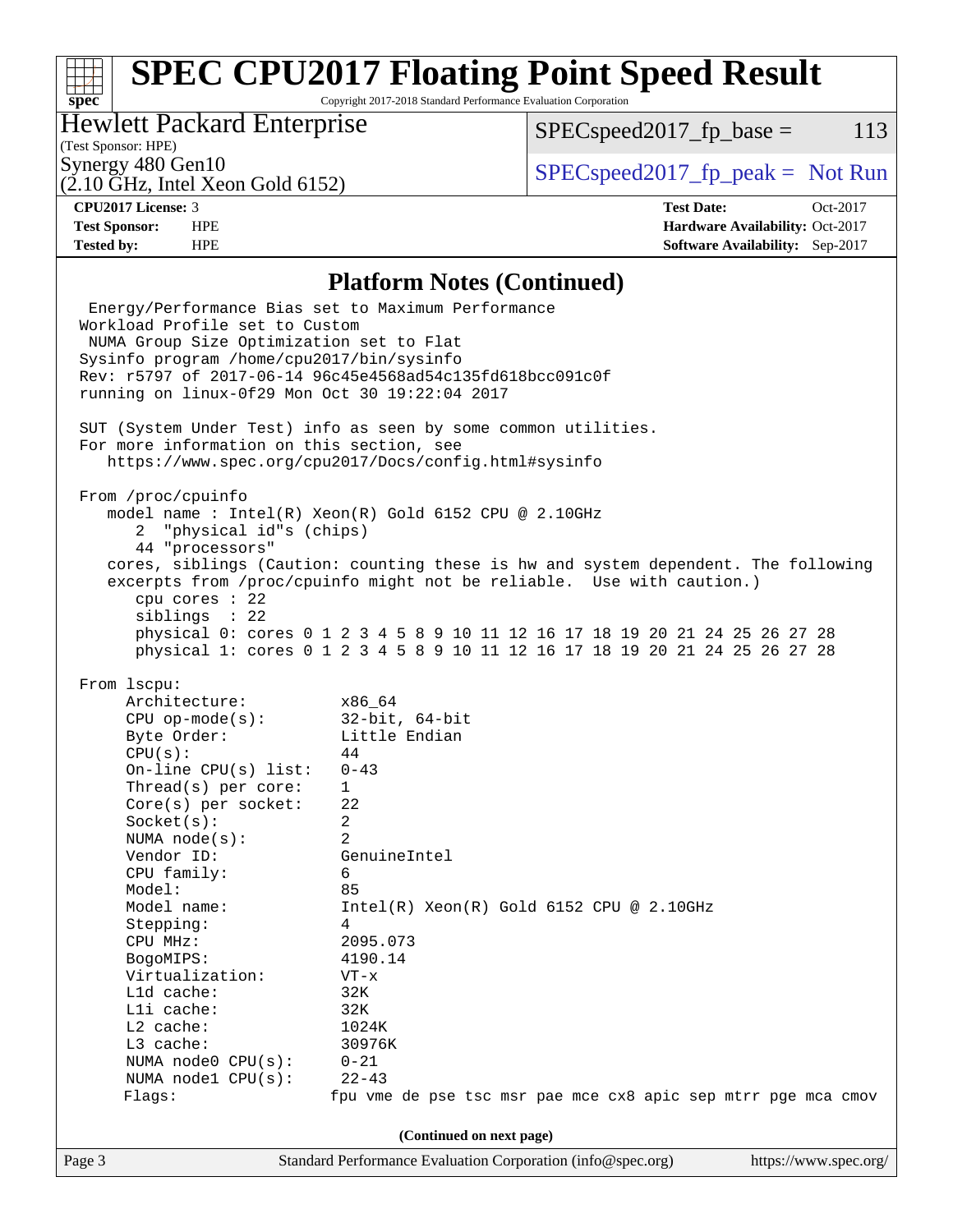#### **[spec](http://www.spec.org/) [SPEC CPU2017 Floating Point Speed Result](http://www.spec.org/auto/cpu2017/Docs/result-fields.html#SPECCPU2017FloatingPointSpeedResult)** Copyright 2017-2018 Standard Performance Evaluation Corporation (Test Sponsor: HPE) Hewlett Packard Enterprise (2.10 GHz, Intel Xeon Gold 6152) Synergy 480 Gen10  $S^{per}$  [SPECspeed2017\\_fp\\_peak =](http://www.spec.org/auto/cpu2017/Docs/result-fields.html#SPECspeed2017fppeak) Not Run  $SPEC speed2017<sub>fp</sub> base = 113$ **[CPU2017 License:](http://www.spec.org/auto/cpu2017/Docs/result-fields.html#CPU2017License)** 3 **[Test Date:](http://www.spec.org/auto/cpu2017/Docs/result-fields.html#TestDate)** Oct-2017 **[Test Sponsor:](http://www.spec.org/auto/cpu2017/Docs/result-fields.html#TestSponsor)** HPE **[Hardware Availability:](http://www.spec.org/auto/cpu2017/Docs/result-fields.html#HardwareAvailability)** Oct-2017 **[Tested by:](http://www.spec.org/auto/cpu2017/Docs/result-fields.html#Testedby)** HPE **[Software Availability:](http://www.spec.org/auto/cpu2017/Docs/result-fields.html#SoftwareAvailability)** Sep-2017 **[Platform Notes \(Continued\)](http://www.spec.org/auto/cpu2017/Docs/result-fields.html#PlatformNotes)** pat pse36 clflush dts acpi mmx fxsr sse sse2 ss ht tm pbe syscall nx pdpe1gb rdtscp lm constant\_tsc art arch\_perfmon pebs bts rep\_good nopl xtopology nonstop\_tsc aperfmperf eagerfpu pni pclmulqdq dtes64 monitor ds\_cpl vmx smx est tm2 ssse3 sdbg fma cx16 xtpr pdcm pcid dca sse4\_1 sse4\_2 x2apic movbe popcnt tsc\_deadline\_timer aes xsave avx f16c rdrand lahf\_lm abm 3dnowprefetch ida arat epb pln pts dtherm intel\_pt tpr\_shadow vnmi flexpriority ept vpid fsgsbase tsc\_adjust bmi1 hle avx2 smep bmi2 erms invpcid rtm cqm mpx avx512f avx512dq rdseed adx smap clflushopt clwb avx512cd avx512bw avx512vl xsaveopt xsavec xgetbv1 cqm\_llc cqm\_occup\_llc /proc/cpuinfo cache data cache size : 30976 KB From numactl --hardware WARNING: a numactl 'node' might or might not correspond to a physical chip. available: 2 nodes (0-1) node 0 cpus: 0 1 2 3 4 5 6 7 8 9 10 11 12 13 14 15 16 17 18 19 20 21 node 0 size: 193115 MB node 0 free: 189909 MB node 1 cpus: 22 23 24 25 26 27 28 29 30 31 32 33 34 35 36 37 38 39 40 41 42 43 node 1 size: 193531 MB node 1 free: 191323 MB node distances: node 0 1 0: 10 21 1: 21 10 From /proc/meminfo MemTotal: 395927188 kB HugePages\_Total: 0 Hugepagesize: 2048 kB /usr/bin/lsb\_release -d SUSE Linux Enterprise Server 12 SP2 From /etc/\*release\* /etc/\*version\* SuSE-release: SUSE Linux Enterprise Server 12 (x86\_64) VERSION = 12 PATCHLEVEL = 2 # This file is deprecated and will be removed in a future service pack or release. # Please check /etc/os-release for details about this release. os-release: NAME="SLES" VERSION="12-SP2" VERSION\_ID="12.2"

**(Continued on next page)**

PRETTY\_NAME="SUSE Linux Enterprise Server 12 SP2"

ID="sles"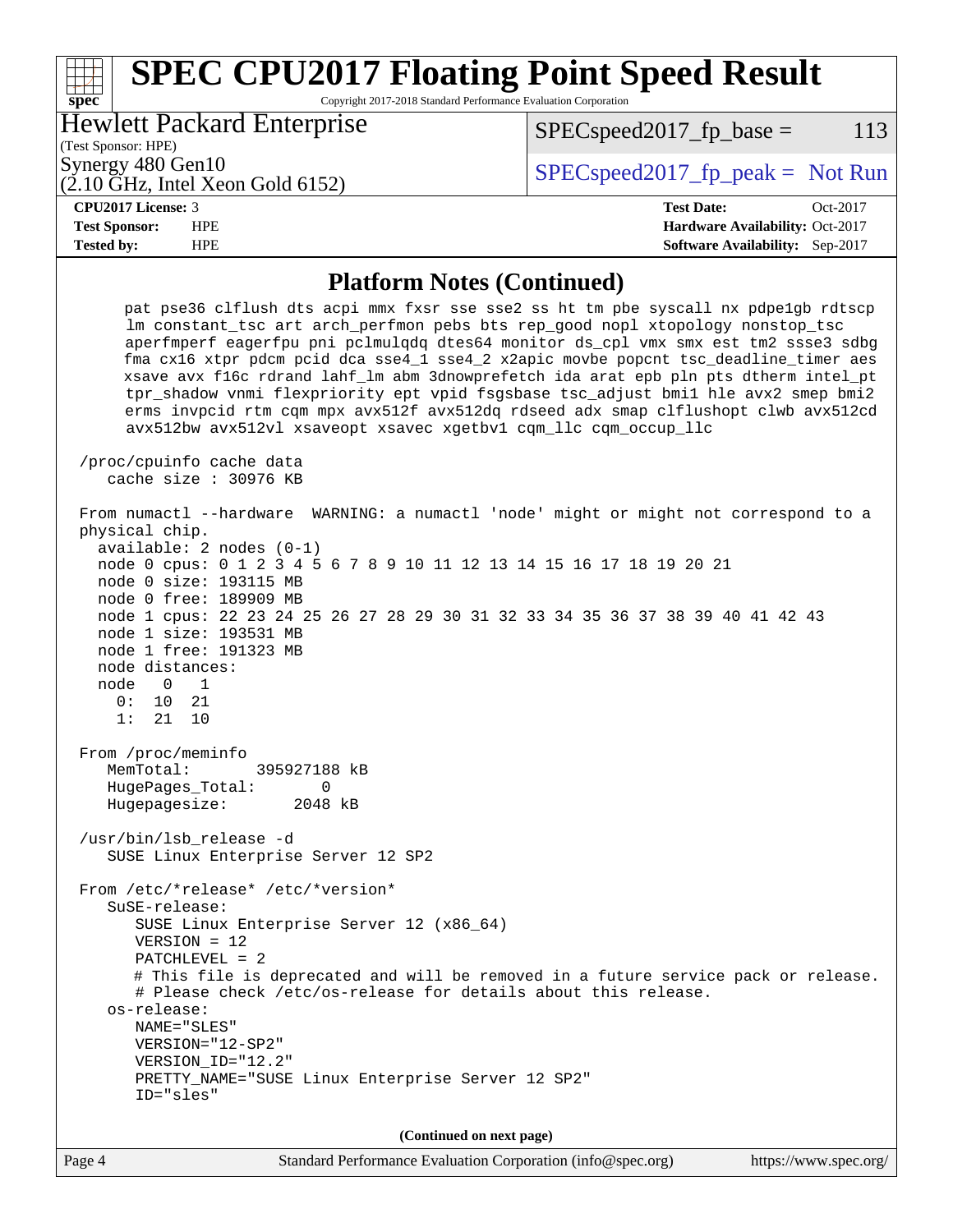# **[SPEC CPU2017 Floating Point Speed Result](http://www.spec.org/auto/cpu2017/Docs/result-fields.html#SPECCPU2017FloatingPointSpeedResult)**

Copyright 2017-2018 Standard Performance Evaluation Corporation

Hewlett Packard Enterprise

 $SPEC speed2017_fp\_base = 113$ 

(Test Sponsor: HPE)

(2.10 GHz, Intel Xeon Gold 6152)

Synergy 480 Gen10  $SPEC speed2017$  fp\_peak = Not Run

**[spec](http://www.spec.org/)**

**[CPU2017 License:](http://www.spec.org/auto/cpu2017/Docs/result-fields.html#CPU2017License)** 3 **[Test Date:](http://www.spec.org/auto/cpu2017/Docs/result-fields.html#TestDate)** Oct-2017 **[Test Sponsor:](http://www.spec.org/auto/cpu2017/Docs/result-fields.html#TestSponsor)** HPE **[Hardware Availability:](http://www.spec.org/auto/cpu2017/Docs/result-fields.html#HardwareAvailability)** Oct-2017 **[Tested by:](http://www.spec.org/auto/cpu2017/Docs/result-fields.html#Testedby)** HPE **[Software Availability:](http://www.spec.org/auto/cpu2017/Docs/result-fields.html#SoftwareAvailability)** Sep-2017

#### **[Platform Notes \(Continued\)](http://www.spec.org/auto/cpu2017/Docs/result-fields.html#PlatformNotes)**

 ANSI\_COLOR="0;32" CPE\_NAME="cpe:/o:suse:sles:12:sp2"

uname -a:

 Linux linux-0f29 4.4.21-69-default #1 SMP Tue Oct 25 10:58:20 UTC 2016 (9464f67) x86\_64 x86\_64 x86\_64 GNU/Linux

run-level 3 Oct 30 16:40

 SPEC is set to: /home/cpu2017 Filesystem Type Size Used Avail Use% Mounted on /dev/sda4 xfs 852G 15G 837G 2% /home

 Additional information from dmidecode follows. WARNING: Use caution when you interpret this section. The 'dmidecode' program reads system data which is "intended to allow hardware to be accurately determined", but the intent may not be met, as there are frequent changes to hardware, firmware, and the "DMTF SMBIOS" standard. BIOS HPE I42 08/19/2017

 Memory: 24x UNKNOWN NOT AVAILABLE 16 GB 2 rank 2666

(End of data from sysinfo program)

#### **[Compiler Version Notes](http://www.spec.org/auto/cpu2017/Docs/result-fields.html#CompilerVersionNotes)**

| Page 5 | Standard Performance Evaluation Corporation (info@spec.org)<br>https://www.spec.org/                                          |  |  |  |  |  |
|--------|-------------------------------------------------------------------------------------------------------------------------------|--|--|--|--|--|
|        | (Continued on next page)                                                                                                      |  |  |  |  |  |
|        | FC 603.bwaves s(base) 649.fotonik3d s(base) 654.roms s(base)                                                                  |  |  |  |  |  |
|        |                                                                                                                               |  |  |  |  |  |
|        | Copyright (C) 1985-2017 Intel Corporation. All rights reserved.                                                               |  |  |  |  |  |
|        | icc (ICC) 18.0.0 20170811<br>Copyright (C) 1985-2017 Intel Corporation. All rights reserved.<br>ifort (IFORT) 18.0.0 20170811 |  |  |  |  |  |
|        | icpc (ICC) 18.0.0 20170811<br>Copyright (C) 1985-2017 Intel Corporation. All rights reserved.                                 |  |  |  |  |  |
|        | FC 607.cactuBSSN s(base)                                                                                                      |  |  |  |  |  |
|        | icc (ICC) 18.0.0 20170811<br>Copyright (C) 1985-2017 Intel Corporation. All rights reserved.                                  |  |  |  |  |  |
| CC.    | $619.1$ bm_s(base) $638.imagick_s(base)$ $644.nab_s(base)$                                                                    |  |  |  |  |  |
|        |                                                                                                                               |  |  |  |  |  |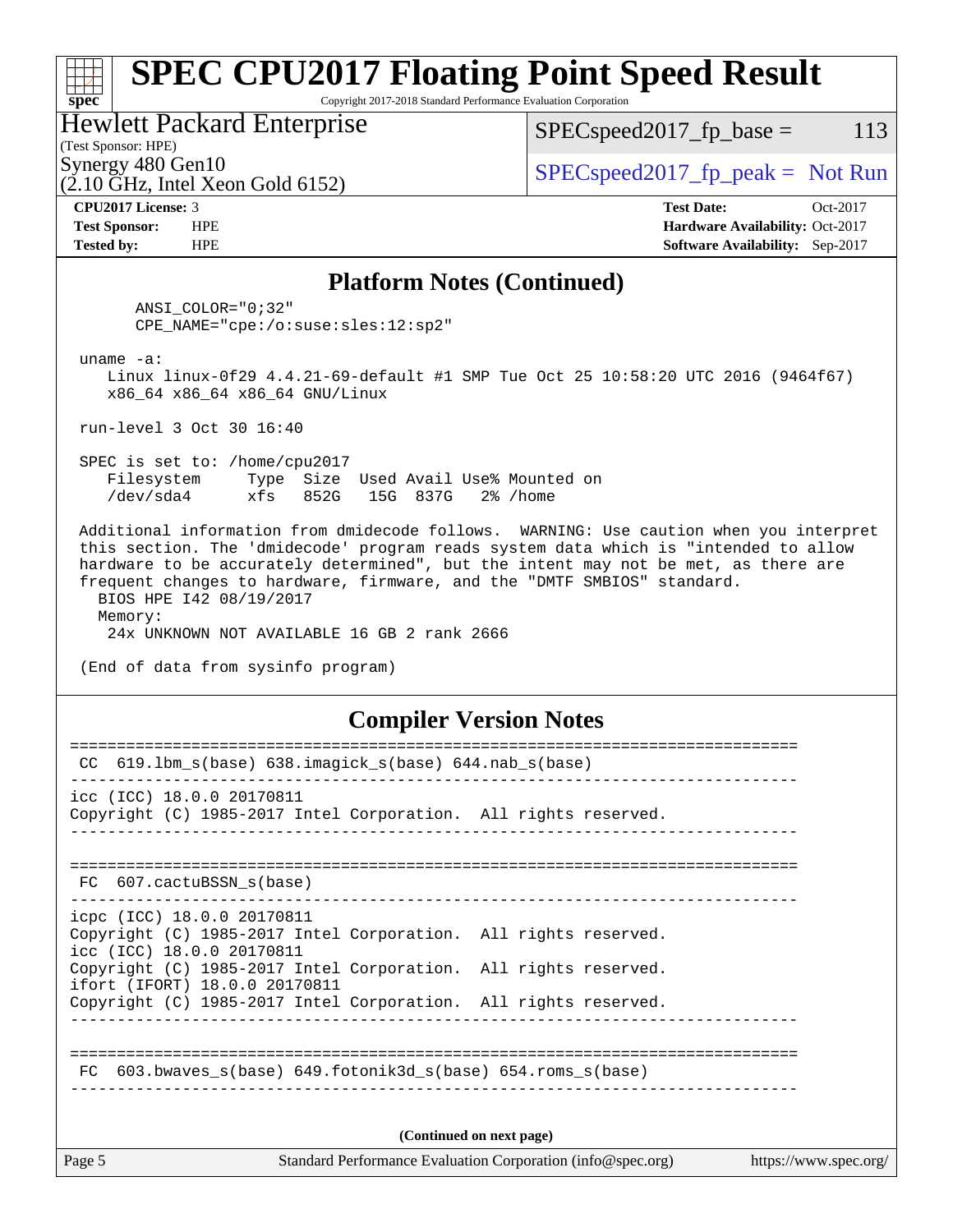#### **[spec](http://www.spec.org/) [SPEC CPU2017 Floating Point Speed Result](http://www.spec.org/auto/cpu2017/Docs/result-fields.html#SPECCPU2017FloatingPointSpeedResult)** Copyright 2017-2018 Standard Performance Evaluation Corporation

### Hewlett Packard Enterprise

 $SPEC speed2017_fp\_base = 113$ 

(Test Sponsor: HPE)

Synergy 480 Gen10<br>  $SPEC speed2017<sub>rfp</sub> peak = Not Run$ 

# $(2.10 \text{ GHz}, \text{Intel Xeon Gold } 6152)$

**[CPU2017 License:](http://www.spec.org/auto/cpu2017/Docs/result-fields.html#CPU2017License)** 3 **[Test Date:](http://www.spec.org/auto/cpu2017/Docs/result-fields.html#TestDate)** Oct-2017 **[Test Sponsor:](http://www.spec.org/auto/cpu2017/Docs/result-fields.html#TestSponsor)** HPE **[Hardware Availability:](http://www.spec.org/auto/cpu2017/Docs/result-fields.html#HardwareAvailability)** Oct-2017 **[Tested by:](http://www.spec.org/auto/cpu2017/Docs/result-fields.html#Testedby)** HPE **[Software Availability:](http://www.spec.org/auto/cpu2017/Docs/result-fields.html#SoftwareAvailability)** Sep-2017

#### **[Compiler Version Notes \(Continued\)](http://www.spec.org/auto/cpu2017/Docs/result-fields.html#CompilerVersionNotes)**

| ifort (IFORT) 18.0.0 20170811<br>Copyright (C) 1985-2017 Intel Corporation. All rights reserved. |  |
|--------------------------------------------------------------------------------------------------|--|
|                                                                                                  |  |
| CC $621.wrf s(base) 627.cam4 s(base) 628.pop2 s(base)$                                           |  |
| ifort (IFORT) 18.0.0 20170811                                                                    |  |
| Copyright (C) 1985-2017 Intel Corporation. All rights reserved.<br>icc (ICC) 18.0.0 20170811     |  |
| Copyright (C) 1985-2017 Intel Corporation. All rights reserved.                                  |  |
|                                                                                                  |  |

## **[Base Compiler Invocation](http://www.spec.org/auto/cpu2017/Docs/result-fields.html#BaseCompilerInvocation)**

[C benchmarks](http://www.spec.org/auto/cpu2017/Docs/result-fields.html#Cbenchmarks): [icc](http://www.spec.org/cpu2017/results/res2017q4/cpu2017-20171114-00828.flags.html#user_CCbase_intel_icc_18.0_66fc1ee009f7361af1fbd72ca7dcefbb700085f36577c54f309893dd4ec40d12360134090235512931783d35fd58c0460139e722d5067c5574d8eaf2b3e37e92)

[Fortran benchmarks](http://www.spec.org/auto/cpu2017/Docs/result-fields.html#Fortranbenchmarks): [ifort](http://www.spec.org/cpu2017/results/res2017q4/cpu2017-20171114-00828.flags.html#user_FCbase_intel_ifort_18.0_8111460550e3ca792625aed983ce982f94888b8b503583aa7ba2b8303487b4d8a21a13e7191a45c5fd58ff318f48f9492884d4413fa793fd88dd292cad7027ca)

[Benchmarks using both Fortran and C](http://www.spec.org/auto/cpu2017/Docs/result-fields.html#BenchmarksusingbothFortranandC): [ifort](http://www.spec.org/cpu2017/results/res2017q4/cpu2017-20171114-00828.flags.html#user_CC_FCbase_intel_ifort_18.0_8111460550e3ca792625aed983ce982f94888b8b503583aa7ba2b8303487b4d8a21a13e7191a45c5fd58ff318f48f9492884d4413fa793fd88dd292cad7027ca) [icc](http://www.spec.org/cpu2017/results/res2017q4/cpu2017-20171114-00828.flags.html#user_CC_FCbase_intel_icc_18.0_66fc1ee009f7361af1fbd72ca7dcefbb700085f36577c54f309893dd4ec40d12360134090235512931783d35fd58c0460139e722d5067c5574d8eaf2b3e37e92)

[Benchmarks using Fortran, C, and C++:](http://www.spec.org/auto/cpu2017/Docs/result-fields.html#BenchmarksusingFortranCandCXX) [icpc](http://www.spec.org/cpu2017/results/res2017q4/cpu2017-20171114-00828.flags.html#user_CC_CXX_FCbase_intel_icpc_18.0_c510b6838c7f56d33e37e94d029a35b4a7bccf4766a728ee175e80a419847e808290a9b78be685c44ab727ea267ec2f070ec5dc83b407c0218cded6866a35d07) [icc](http://www.spec.org/cpu2017/results/res2017q4/cpu2017-20171114-00828.flags.html#user_CC_CXX_FCbase_intel_icc_18.0_66fc1ee009f7361af1fbd72ca7dcefbb700085f36577c54f309893dd4ec40d12360134090235512931783d35fd58c0460139e722d5067c5574d8eaf2b3e37e92) [ifort](http://www.spec.org/cpu2017/results/res2017q4/cpu2017-20171114-00828.flags.html#user_CC_CXX_FCbase_intel_ifort_18.0_8111460550e3ca792625aed983ce982f94888b8b503583aa7ba2b8303487b4d8a21a13e7191a45c5fd58ff318f48f9492884d4413fa793fd88dd292cad7027ca)

## **[Base Portability Flags](http://www.spec.org/auto/cpu2017/Docs/result-fields.html#BasePortabilityFlags)**

 603.bwaves\_s: [-DSPEC\\_LP64](http://www.spec.org/cpu2017/results/res2017q4/cpu2017-20171114-00828.flags.html#suite_basePORTABILITY603_bwaves_s_DSPEC_LP64) 607.cactuBSSN\_s: [-DSPEC\\_LP64](http://www.spec.org/cpu2017/results/res2017q4/cpu2017-20171114-00828.flags.html#suite_basePORTABILITY607_cactuBSSN_s_DSPEC_LP64) 619.lbm\_s: [-DSPEC\\_LP64](http://www.spec.org/cpu2017/results/res2017q4/cpu2017-20171114-00828.flags.html#suite_basePORTABILITY619_lbm_s_DSPEC_LP64) 621.wrf\_s: [-DSPEC\\_LP64](http://www.spec.org/cpu2017/results/res2017q4/cpu2017-20171114-00828.flags.html#suite_basePORTABILITY621_wrf_s_DSPEC_LP64) [-DSPEC\\_CASE\\_FLAG](http://www.spec.org/cpu2017/results/res2017q4/cpu2017-20171114-00828.flags.html#b621.wrf_s_baseCPORTABILITY_DSPEC_CASE_FLAG) [-convert big\\_endian](http://www.spec.org/cpu2017/results/res2017q4/cpu2017-20171114-00828.flags.html#user_baseFPORTABILITY621_wrf_s_convert_big_endian_c3194028bc08c63ac5d04de18c48ce6d347e4e562e8892b8bdbdc0214820426deb8554edfa529a3fb25a586e65a3d812c835984020483e7e73212c4d31a38223) 627.cam4\_s: [-DSPEC\\_LP64](http://www.spec.org/cpu2017/results/res2017q4/cpu2017-20171114-00828.flags.html#suite_basePORTABILITY627_cam4_s_DSPEC_LP64) [-DSPEC\\_CASE\\_FLAG](http://www.spec.org/cpu2017/results/res2017q4/cpu2017-20171114-00828.flags.html#b627.cam4_s_baseCPORTABILITY_DSPEC_CASE_FLAG) 628.pop2\_s: [-DSPEC\\_LP64](http://www.spec.org/cpu2017/results/res2017q4/cpu2017-20171114-00828.flags.html#suite_basePORTABILITY628_pop2_s_DSPEC_LP64) [-DSPEC\\_CASE\\_FLAG](http://www.spec.org/cpu2017/results/res2017q4/cpu2017-20171114-00828.flags.html#b628.pop2_s_baseCPORTABILITY_DSPEC_CASE_FLAG) [-convert big\\_endian](http://www.spec.org/cpu2017/results/res2017q4/cpu2017-20171114-00828.flags.html#user_baseFPORTABILITY628_pop2_s_convert_big_endian_c3194028bc08c63ac5d04de18c48ce6d347e4e562e8892b8bdbdc0214820426deb8554edfa529a3fb25a586e65a3d812c835984020483e7e73212c4d31a38223) [-assume byterecl](http://www.spec.org/cpu2017/results/res2017q4/cpu2017-20171114-00828.flags.html#user_baseFPORTABILITY628_pop2_s_assume_byterecl_7e47d18b9513cf18525430bbf0f2177aa9bf368bc7a059c09b2c06a34b53bd3447c950d3f8d6c70e3faf3a05c8557d66a5798b567902e8849adc142926523472) 638.imagick\_s: [-DSPEC\\_LP64](http://www.spec.org/cpu2017/results/res2017q4/cpu2017-20171114-00828.flags.html#suite_basePORTABILITY638_imagick_s_DSPEC_LP64) 644.nab\_s: [-DSPEC\\_LP64](http://www.spec.org/cpu2017/results/res2017q4/cpu2017-20171114-00828.flags.html#suite_basePORTABILITY644_nab_s_DSPEC_LP64) 649.fotonik3d\_s: [-DSPEC\\_LP64](http://www.spec.org/cpu2017/results/res2017q4/cpu2017-20171114-00828.flags.html#suite_basePORTABILITY649_fotonik3d_s_DSPEC_LP64) 654.roms\_s: [-DSPEC\\_LP64](http://www.spec.org/cpu2017/results/res2017q4/cpu2017-20171114-00828.flags.html#suite_basePORTABILITY654_roms_s_DSPEC_LP64)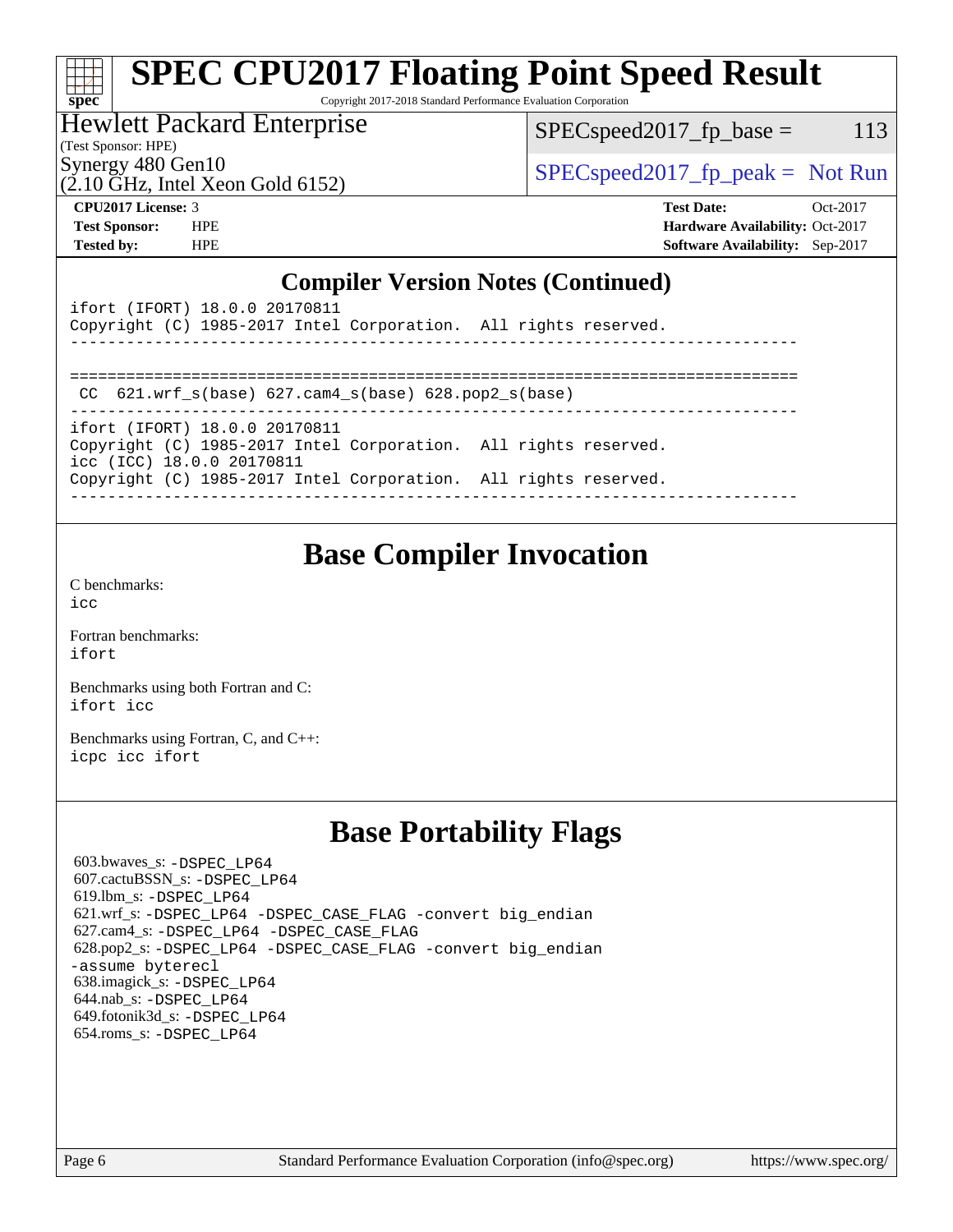#### **[spec](http://www.spec.org/) [SPEC CPU2017 Floating Point Speed Result](http://www.spec.org/auto/cpu2017/Docs/result-fields.html#SPECCPU2017FloatingPointSpeedResult)**

Copyright 2017-2018 Standard Performance Evaluation Corporation

### Hewlett Packard Enterprise

 $SPEC speed2017<sub>fp</sub> base = 113$ 

### (Test Sponsor: HPE)

(2.10 GHz, Intel Xeon Gold 6152)

Synergy 480 Gen10  $S^{per}$  [SPECspeed2017\\_fp\\_peak =](http://www.spec.org/auto/cpu2017/Docs/result-fields.html#SPECspeed2017fppeak) Not Run

**[CPU2017 License:](http://www.spec.org/auto/cpu2017/Docs/result-fields.html#CPU2017License)** 3 **[Test Date:](http://www.spec.org/auto/cpu2017/Docs/result-fields.html#TestDate)** Oct-2017 **[Test Sponsor:](http://www.spec.org/auto/cpu2017/Docs/result-fields.html#TestSponsor)** HPE **[Hardware Availability:](http://www.spec.org/auto/cpu2017/Docs/result-fields.html#HardwareAvailability)** Oct-2017 **[Tested by:](http://www.spec.org/auto/cpu2017/Docs/result-fields.html#Testedby)** HPE **[Software Availability:](http://www.spec.org/auto/cpu2017/Docs/result-fields.html#SoftwareAvailability)** Sep-2017

### **[Base Optimization Flags](http://www.spec.org/auto/cpu2017/Docs/result-fields.html#BaseOptimizationFlags)**

#### [C benchmarks:](http://www.spec.org/auto/cpu2017/Docs/result-fields.html#Cbenchmarks)

[-xCORE-AVX2](http://www.spec.org/cpu2017/results/res2017q4/cpu2017-20171114-00828.flags.html#user_CCbase_f-xCORE-AVX2) [-ipo](http://www.spec.org/cpu2017/results/res2017q4/cpu2017-20171114-00828.flags.html#user_CCbase_f-ipo) [-O3](http://www.spec.org/cpu2017/results/res2017q4/cpu2017-20171114-00828.flags.html#user_CCbase_f-O3) [-no-prec-div](http://www.spec.org/cpu2017/results/res2017q4/cpu2017-20171114-00828.flags.html#user_CCbase_f-no-prec-div) [-qopt-prefetch](http://www.spec.org/cpu2017/results/res2017q4/cpu2017-20171114-00828.flags.html#user_CCbase_f-qopt-prefetch) [-ffinite-math-only](http://www.spec.org/cpu2017/results/res2017q4/cpu2017-20171114-00828.flags.html#user_CCbase_f_finite_math_only_cb91587bd2077682c4b38af759c288ed7c732db004271a9512da14a4f8007909a5f1427ecbf1a0fb78ff2a814402c6114ac565ca162485bbcae155b5e4258871) [-qopt-mem-layout-trans=3](http://www.spec.org/cpu2017/results/res2017q4/cpu2017-20171114-00828.flags.html#user_CCbase_f-qopt-mem-layout-trans_de80db37974c74b1f0e20d883f0b675c88c3b01e9d123adea9b28688d64333345fb62bc4a798493513fdb68f60282f9a726aa07f478b2f7113531aecce732043) [-qopenmp](http://www.spec.org/cpu2017/results/res2017q4/cpu2017-20171114-00828.flags.html#user_CCbase_qopenmp_16be0c44f24f464004c6784a7acb94aca937f053568ce72f94b139a11c7c168634a55f6653758ddd83bcf7b8463e8028bb0b48b77bcddc6b78d5d95bb1df2967) [-DSPEC\\_OPENMP](http://www.spec.org/cpu2017/results/res2017q4/cpu2017-20171114-00828.flags.html#suite_CCbase_DSPEC_OPENMP)

[Fortran benchmarks:](http://www.spec.org/auto/cpu2017/Docs/result-fields.html#Fortranbenchmarks)

```
-DSPEC_OPENMP -xCORE-AVX2 -ipo -O3 -no-prec-div -qopt-prefetch
-ffinite-math-only -qopt-mem-layout-trans=3 -qopenmp
-nostandard-realloc-lhs -align array32byte
```
[Benchmarks using both Fortran and C:](http://www.spec.org/auto/cpu2017/Docs/result-fields.html#BenchmarksusingbothFortranandC)

[-xCORE-AVX2](http://www.spec.org/cpu2017/results/res2017q4/cpu2017-20171114-00828.flags.html#user_CC_FCbase_f-xCORE-AVX2) [-ipo](http://www.spec.org/cpu2017/results/res2017q4/cpu2017-20171114-00828.flags.html#user_CC_FCbase_f-ipo) [-O3](http://www.spec.org/cpu2017/results/res2017q4/cpu2017-20171114-00828.flags.html#user_CC_FCbase_f-O3) [-no-prec-div](http://www.spec.org/cpu2017/results/res2017q4/cpu2017-20171114-00828.flags.html#user_CC_FCbase_f-no-prec-div) [-qopt-prefetch](http://www.spec.org/cpu2017/results/res2017q4/cpu2017-20171114-00828.flags.html#user_CC_FCbase_f-qopt-prefetch) [-ffinite-math-only](http://www.spec.org/cpu2017/results/res2017q4/cpu2017-20171114-00828.flags.html#user_CC_FCbase_f_finite_math_only_cb91587bd2077682c4b38af759c288ed7c732db004271a9512da14a4f8007909a5f1427ecbf1a0fb78ff2a814402c6114ac565ca162485bbcae155b5e4258871) [-qopt-mem-layout-trans=3](http://www.spec.org/cpu2017/results/res2017q4/cpu2017-20171114-00828.flags.html#user_CC_FCbase_f-qopt-mem-layout-trans_de80db37974c74b1f0e20d883f0b675c88c3b01e9d123adea9b28688d64333345fb62bc4a798493513fdb68f60282f9a726aa07f478b2f7113531aecce732043) [-qopenmp](http://www.spec.org/cpu2017/results/res2017q4/cpu2017-20171114-00828.flags.html#user_CC_FCbase_qopenmp_16be0c44f24f464004c6784a7acb94aca937f053568ce72f94b139a11c7c168634a55f6653758ddd83bcf7b8463e8028bb0b48b77bcddc6b78d5d95bb1df2967) [-DSPEC\\_OPENMP](http://www.spec.org/cpu2017/results/res2017q4/cpu2017-20171114-00828.flags.html#suite_CC_FCbase_DSPEC_OPENMP) [-nostandard-realloc-lhs](http://www.spec.org/cpu2017/results/res2017q4/cpu2017-20171114-00828.flags.html#user_CC_FCbase_f_2003_std_realloc_82b4557e90729c0f113870c07e44d33d6f5a304b4f63d4c15d2d0f1fab99f5daaed73bdb9275d9ae411527f28b936061aa8b9c8f2d63842963b95c9dd6426b8a) [-align array32byte](http://www.spec.org/cpu2017/results/res2017q4/cpu2017-20171114-00828.flags.html#user_CC_FCbase_align_array32byte_b982fe038af199962ba9a80c053b8342c548c85b40b8e86eb3cc33dee0d7986a4af373ac2d51c3f7cf710a18d62fdce2948f201cd044323541f22fc0fffc51b6)

[Benchmarks using Fortran, C, and C++](http://www.spec.org/auto/cpu2017/Docs/result-fields.html#BenchmarksusingFortranCandCXX):

[-xCORE-AVX2](http://www.spec.org/cpu2017/results/res2017q4/cpu2017-20171114-00828.flags.html#user_CC_CXX_FCbase_f-xCORE-AVX2) [-ipo](http://www.spec.org/cpu2017/results/res2017q4/cpu2017-20171114-00828.flags.html#user_CC_CXX_FCbase_f-ipo) [-O3](http://www.spec.org/cpu2017/results/res2017q4/cpu2017-20171114-00828.flags.html#user_CC_CXX_FCbase_f-O3) [-no-prec-div](http://www.spec.org/cpu2017/results/res2017q4/cpu2017-20171114-00828.flags.html#user_CC_CXX_FCbase_f-no-prec-div) [-qopt-prefetch](http://www.spec.org/cpu2017/results/res2017q4/cpu2017-20171114-00828.flags.html#user_CC_CXX_FCbase_f-qopt-prefetch) [-ffinite-math-only](http://www.spec.org/cpu2017/results/res2017q4/cpu2017-20171114-00828.flags.html#user_CC_CXX_FCbase_f_finite_math_only_cb91587bd2077682c4b38af759c288ed7c732db004271a9512da14a4f8007909a5f1427ecbf1a0fb78ff2a814402c6114ac565ca162485bbcae155b5e4258871) [-qopt-mem-layout-trans=3](http://www.spec.org/cpu2017/results/res2017q4/cpu2017-20171114-00828.flags.html#user_CC_CXX_FCbase_f-qopt-mem-layout-trans_de80db37974c74b1f0e20d883f0b675c88c3b01e9d123adea9b28688d64333345fb62bc4a798493513fdb68f60282f9a726aa07f478b2f7113531aecce732043) [-qopenmp](http://www.spec.org/cpu2017/results/res2017q4/cpu2017-20171114-00828.flags.html#user_CC_CXX_FCbase_qopenmp_16be0c44f24f464004c6784a7acb94aca937f053568ce72f94b139a11c7c168634a55f6653758ddd83bcf7b8463e8028bb0b48b77bcddc6b78d5d95bb1df2967) [-DSPEC\\_OPENMP](http://www.spec.org/cpu2017/results/res2017q4/cpu2017-20171114-00828.flags.html#suite_CC_CXX_FCbase_DSPEC_OPENMP) [-nostandard-realloc-lhs](http://www.spec.org/cpu2017/results/res2017q4/cpu2017-20171114-00828.flags.html#user_CC_CXX_FCbase_f_2003_std_realloc_82b4557e90729c0f113870c07e44d33d6f5a304b4f63d4c15d2d0f1fab99f5daaed73bdb9275d9ae411527f28b936061aa8b9c8f2d63842963b95c9dd6426b8a) [-align array32byte](http://www.spec.org/cpu2017/results/res2017q4/cpu2017-20171114-00828.flags.html#user_CC_CXX_FCbase_align_array32byte_b982fe038af199962ba9a80c053b8342c548c85b40b8e86eb3cc33dee0d7986a4af373ac2d51c3f7cf710a18d62fdce2948f201cd044323541f22fc0fffc51b6)

### **[Base Other Flags](http://www.spec.org/auto/cpu2017/Docs/result-fields.html#BaseOtherFlags)**

[C benchmarks](http://www.spec.org/auto/cpu2017/Docs/result-fields.html#Cbenchmarks):  $-m64 - std= c11$  $-m64 - std= c11$ 

[Fortran benchmarks](http://www.spec.org/auto/cpu2017/Docs/result-fields.html#Fortranbenchmarks): [-m64](http://www.spec.org/cpu2017/results/res2017q4/cpu2017-20171114-00828.flags.html#user_FCbase_intel_intel64_18.0_af43caccfc8ded86e7699f2159af6efc7655f51387b94da716254467f3c01020a5059329e2569e4053f409e7c9202a7efc638f7a6d1ffb3f52dea4a3e31d82ab)

```
Benchmarks using both Fortran and C: 
-m64 -std=cl1
```
[Benchmarks using Fortran, C, and C++:](http://www.spec.org/auto/cpu2017/Docs/result-fields.html#BenchmarksusingFortranCandCXX)  $-m64 - std= c11$  $-m64 - std= c11$ 

The flags files that were used to format this result can be browsed at

<http://www.spec.org/cpu2017/flags/Intel-ic18.0-official-linux64.2017-10-19.html> <http://www.spec.org/cpu2017/flags/HPE-Platform-Flags-Intel-V1.2-SKX-revF.html>

```
You can also download the XML flags sources by saving the following links:
http://www.spec.org/cpu2017/flags/Intel-ic18.0-official-linux64.2017-10-19.xml
http://www.spec.org/cpu2017/flags/HPE-Platform-Flags-Intel-V1.2-SKX-revF.xml
```